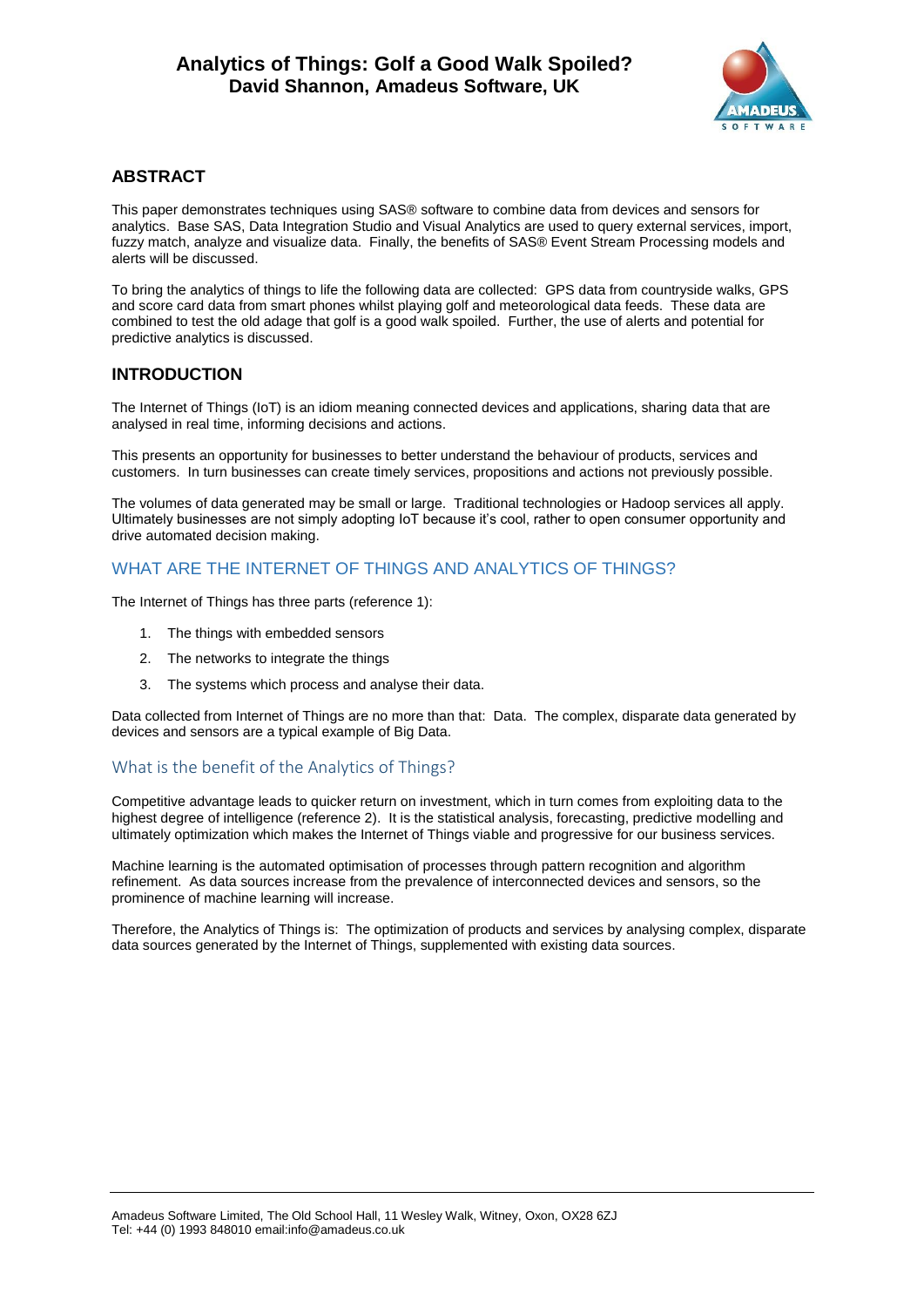

# WHERE DO IOT DATA COME FROM?

The following groups are recognised to have adopted connected devices and sensors which are exploiting the internet of things:

- Manufacturing, Goods and Services
- Wearable technology
- **Utilities**
- **Environment**

The wider discussion of industry uses and benefit is left to for your further reading, but I recommend beginning with a SAS Voices blog published around the same time as this paper is being written (reference 3).

# HOW DO WE USE SAS FOR ANALYTICS OF THINGS?

The following figure visualises the flow of data from Internet to Analytics of Things:



## **Figure 1: Data flow from Internet to Analytics of Things**

The following three sets of tasks describe the Internet of Things to Analytics:

1. **IoT**: Sensors and devices generate data which are synchronised with secure repositories, usually in the cloud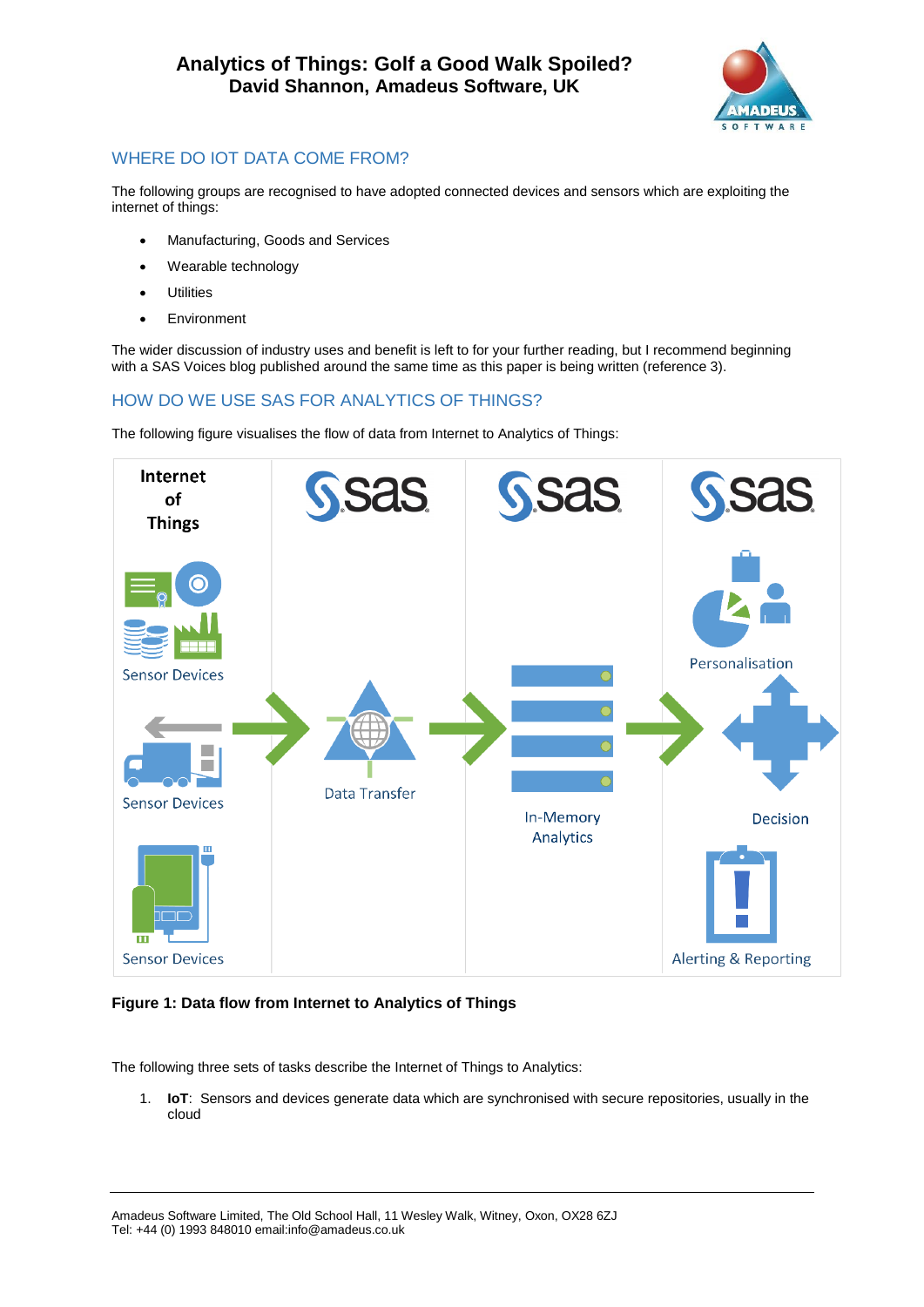

- 2. **Data Transfer**: Data are queried by SAS for processing. Industry standard REST web services return data in JSON or XML format. These formats are readily imported by SAS. Increasingly, data are streamed via event stream processing, the so called *continuous query*.
- 3. **In-memory Analytics**: Manages the rapidly changing big data to deliver the Analytics of Things, informing and automating decision making.

# **GOLF A GOOD WALK SPOILED?**

Let's bring things to life by statistically testing whether golf is a good walk spoiled. This seems to be an adage dating to from the early 1900's where novelist Harry Wilson uses the phrase in his books. Later Mark Twain is associated with the saying, although some say falsely. Either way, I am not a particularly keen golfer, or have persuasion towards the outcome of this hypothesis. It is simply an accessible way of demonstrating the Analytics of Things. Anyone with SAS can reproduce the techniques described in this paper, either to build a business case in your organization, or even just for fun.

## **METHODOLOGY**

Let's assume a good walk is measured by the time required to walk between the tee and the hole (reference 4). The time taken between leaving and arriving at the hole will be the primary endpoint.

To minimize bias so far as reasonably possible, the following conditions were set when collecting data:

- A single player wore the same devices and repeatedly played 18-hole golf on the same course
- The player consistently played alone
- The same player walked directly around the same golf course, using the same sensor devices without playing the game, representing the countryside walk.

Sensors are worn by the player collected GPS, number of shots and vital signs at one second intervals. Weather details from the nearest weather station will be captured at the time of the golf events, or as near as possible.

Average times from the repeated rounds of golf are calculated between tee and hole. Whilst more sophisticated statistical methods may be appropriate, in this paper a paired t-test is used to compare the group means times from tee to hole.

## SENSOR DEVICES

Data are collected from the following sensors and services:

- **The Met Office:** An open license is used from the United Kingdom's national weather service, where by the nearest weather station is identified and a query performed to extract weather observations corresponding to the observed times associated with playing golf. Instructions are found in Appendix A for obtaining an API key and deriving the necessary URL's for querying these data.
- **Microsoft Band and Sports Tracker:** The latest generation of this wearable device allows tracking of your golf game. Specifically, data extracted from the Microsoft Health Dashboard allow the GPS coordinates, shots and other vital signs data.

## DATA TRANSFER

Familiarity with the following techniques are necessary when querying data from web services:

- Querying data from RESTful HTTP web services via Proc HTTP.
- Querying data from RESTful HTTP web services via Proc DS2.
- Importing JSON
- Importing XML
- Web Service authentication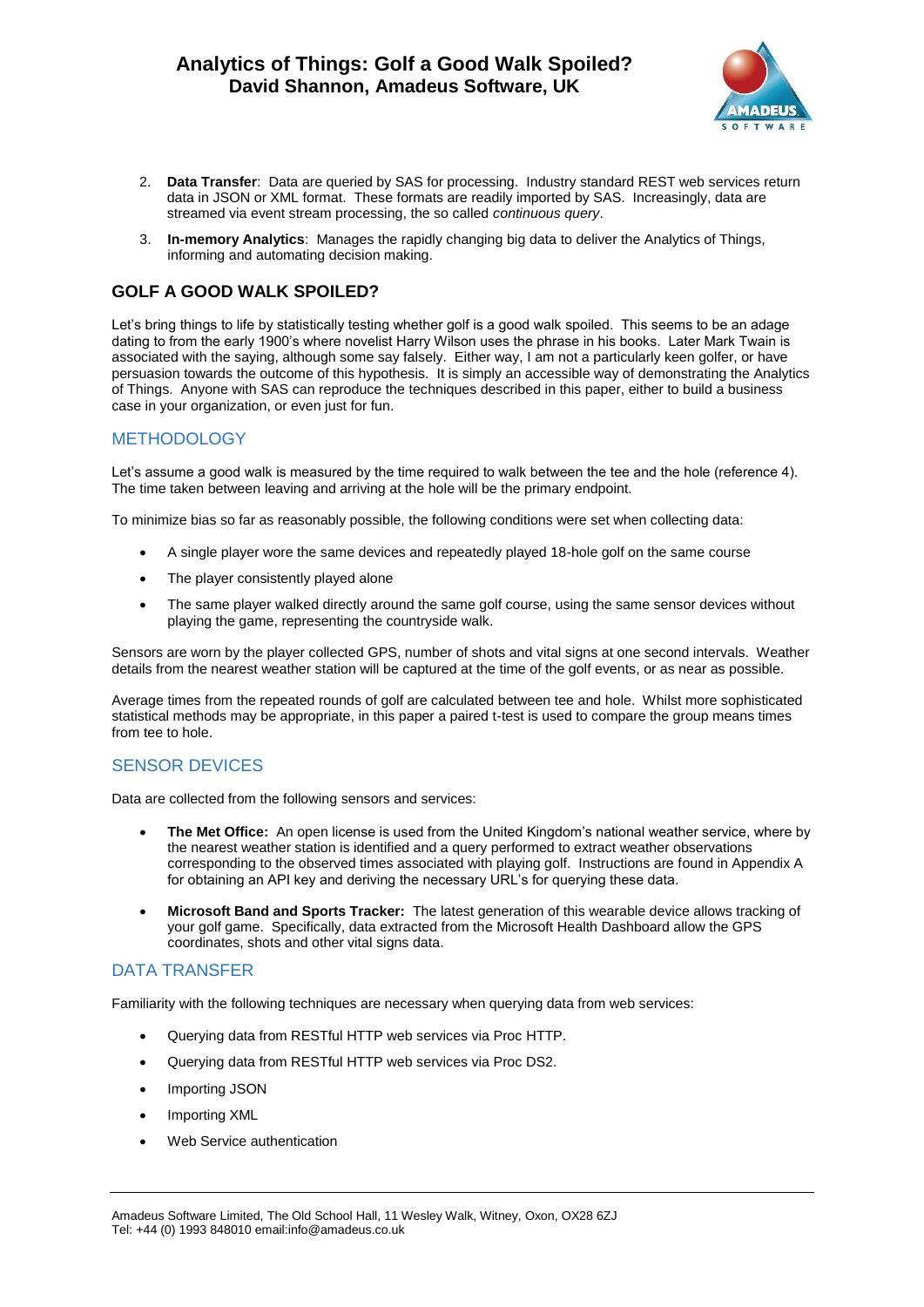

Choosing between Proc HTTP or Proc DS2 is a matter of personal choice. The former presents easier syntax whilst the latter offers greater control, particularly when parsing JSON responses.

In the following section HTTP addresses are presented that fetch responses from web services. Understanding the API of those web services requires studying the API documentation from the web service provider.

### Querying REST web services via a Data Integration Studio REST Transform or Proc HTTP

In SAS Data Integration Studio, add a REST transform from the Access category onto a job. [Figure 2](#page-3-0) shows the endpoint completed (private key truncated).

A complete explanation of this URL is found in Appendix A with the Proc HTTP step for those using alternative SAS programming environments.

| * HTTP request endpoint: |                                                                   | Reset |
|--------------------------|-------------------------------------------------------------------|-------|
|                          | Specify the endpoint for the HTTP request.                        |       |
|                          | http://datapoint.metoffice.gov.uk/public/data/val/wxfcs/all/xml/1 |       |
|                          |                                                                   |       |
| ∢                        |                                                                   |       |
| * HTTP content-type:     |                                                                   | Reset |
|                          | Specify the HTTP content-type to be set in the request headers.   |       |
| text/xml                 |                                                                   |       |

### <span id="page-3-0"></span>**Figure 2: REST Transform with endpoint specified**

Parameters passed into the web service via its API have requested results be returned in XML format. The REST transform is configured to handle the file. On the Input and Output section[, Figure 3,](#page-3-1) set the output type to "File". Rather than an explicit Output filename, a fileref "\_fore\_" is typed into the field:

| Output type:                                                                              | Reset        |
|-------------------------------------------------------------------------------------------|--------------|
| Specify the output type.<br>The output will be empty if the HTTP method is DELETE or PUT. |              |
| File                                                                                      | $\checkmark$ |
| Output file:                                                                              | Reset        |
| Specify the output file reference.                                                        |              |
| fore<br>Browse                                                                            |              |
|                                                                                           |              |

### <span id="page-3-1"></span>**Figure 3: REST Transform Input and Output**

The \_fore\_ fileref must be assigned prior to the transform code executing. The precode section of the transform is used to assign the fileref [\(Figure 4,](#page-4-0) below). The temp engine causes a random filename to be generated in the SAS WORK library.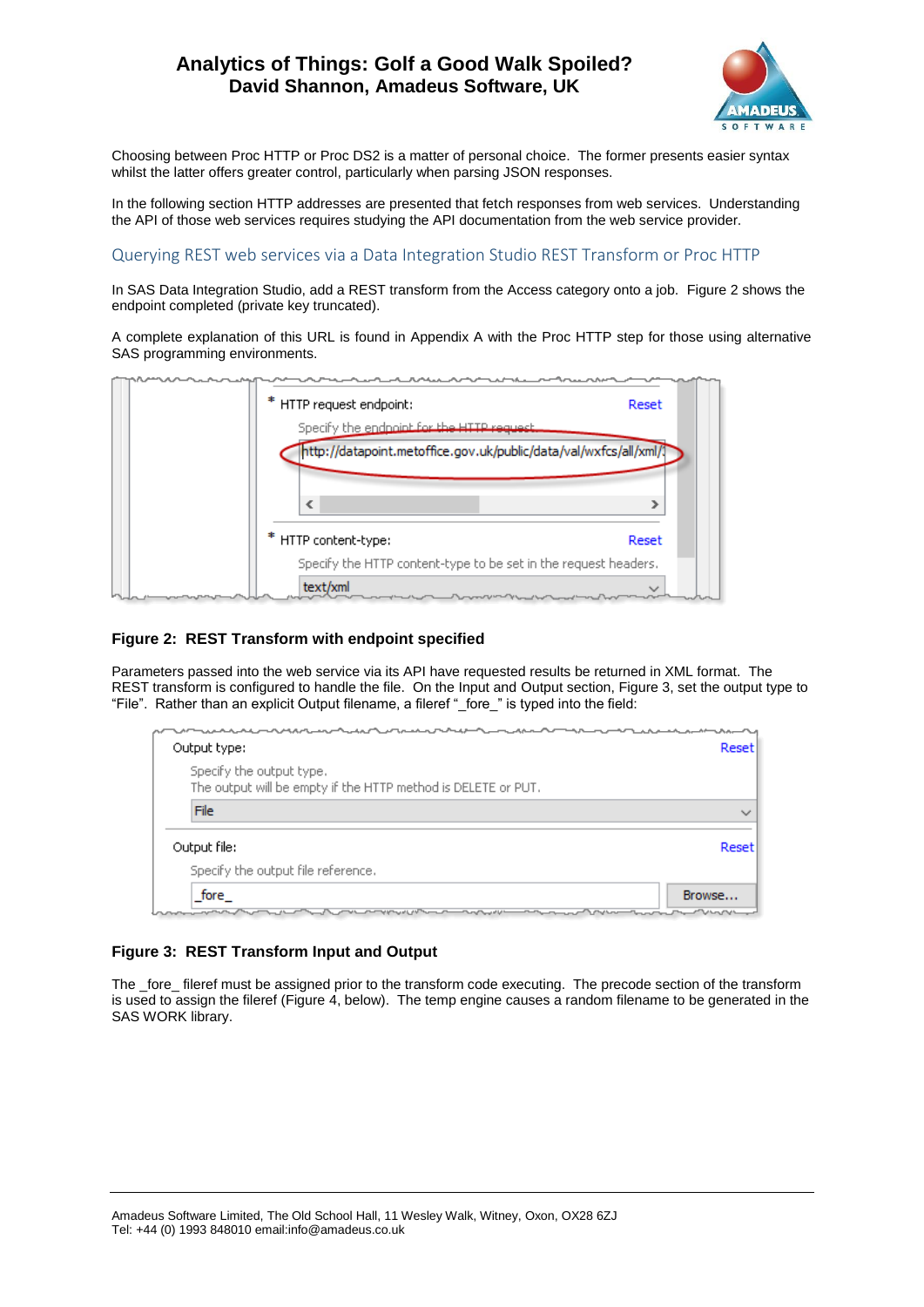

|                          |                     |              | General Mappings Options Table Options Code Precode and Postcode Parameters Notes Extended Attributes |  |  |
|--------------------------|---------------------|--------------|-------------------------------------------------------------------------------------------------------|--|--|
| $\triangledown$ Precode: |                     |              |                                                                                                       |  |  |
|                          |                     | DGBB XBCX FY |                                                                                                       |  |  |
|                          | filename fore temp. |              |                                                                                                       |  |  |
|                          |                     |              | ▚▄▆▅▛▄ᡁ▞▄▟▚▟▐▄▞▙▄▛▙▄▃▛▀▙▄▁▞▚▁▄▀▊ <sub>▛▆</sub> ▞▙▄▁▛▙▄▀▛▞▀▛▀▛ <sup>▆</sup> ▛▙▞▙▞▙▞▙▞▙▞▙<br>▀          |  |  |

### <span id="page-4-0"></span>**Figure 4: REST Transform Precode**

Importing the XML file into SAS is simplified with code generated by The SAS XML Mapper. If in any doubt a video can be found on YouTube (reference 5) demonstrating this technique. The input XML file is then referenced using the \_fore\_ fileref, rather than an explicit path and filename.

### Querying data from REST web services via Proc DS2

Alternatively, Proc DS2 is an extremely capable propriety programming language in Base SAS. Amongst its strengths are packages which interact with web services and parse JSON.

Code is written or inserted into a user transform for use in a SAS Data Integration Studio job, [Figure 5.](#page-4-1)



### <span id="page-4-1"></span>**Figure 5: User Transform for Proc DS2**

DS2 code is organized into methods, which contain objects that your code interacts with. Those who have previously written SAS SCL will be familiar with the default INIT, RUN and TERM code blocks, ability to write your own methods and the concept of instantiating objects before calling their methods and properties.

The following is an extract of the DS2 statements found within the INIT block of the Proc DS2 used to query a list of weather stations and their locations. In this example I requested the results are returned in JSON. The full program with comments is found within Appendix B.

```
 * Declare HTTP package with reference w…;
         dcl package http w();
          * Delcare fields…;
          dcl int i rc tokenType parseFlags;
         dcl nvarchar(128) token;
          * Initialise the HTTP GET method with the URL to query met office (note 
CAT 
            function allows the string to be wrapped making it more readable);
          w.createGetMethod(
cat('http://datapoint.metoffice.gov.uk/public/data/val/wxfcs/all/json/sitelist?',
         '&key=INSERT-YOUR-API-KEY')
         );
          * Execute the HTTP GET method;
          w.executeMethod();
```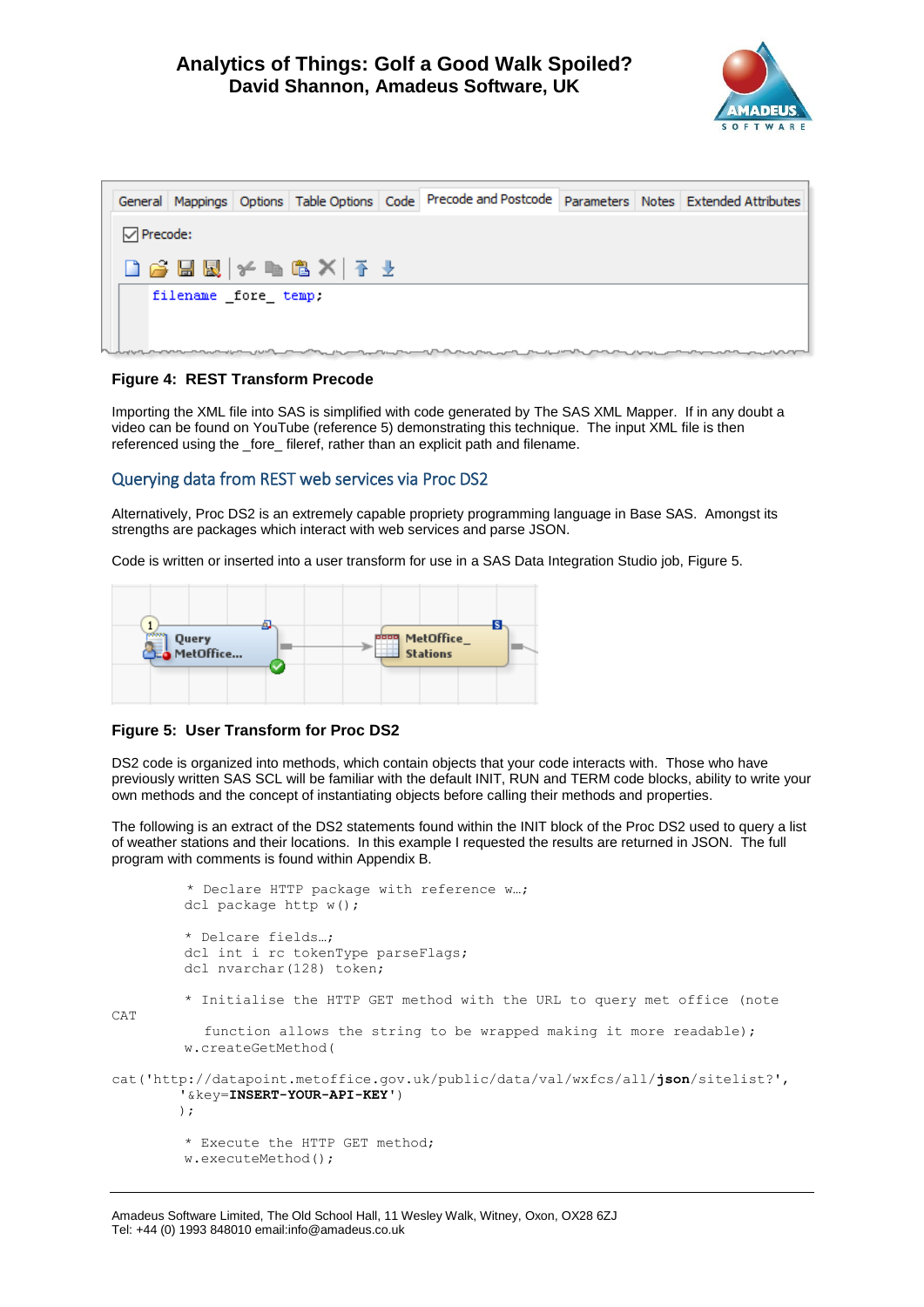

```
 * Store the response and return code;
          w.getResponseBodyAsString(response, rc);
          * Pass the response field into the JSON parser (j is instantiated 
elsewhere);
         rc = j.createParser( response );
          * Loop over each token in the JSON until the Location tag is found. Then 
            call a user written method called parsesites to parse the JSON;
         do while (rc = 0);
             j.getNextToken( rc, token, tokenType, parseFlags);
              * When the keyword in the JSON is 'Location' call the parseSites 
method;
              if (token='Location') then parseSites();
         end;
```
#### Web Service Authentication

Many open web services require little more than registration to gain access to their functionality. Identification is managed through API keys which remain confidential to you. Identification is typically used to limit the number of requests your solution makes in a given period of time.

Secure services, such as Google, Microsoft, social media websites, use the OAuth 2 protocol. OAuth requires a bearer token to be requested, captured and then passed back in the header of your query. Obtaining the bearer token may be difficult, some suggest impossible, without interactive user login.

Dealing with those web services using OAuth 2 required, by far, more time than all the other examples put together for this paper. Interacting with the Microsoft API is worthy of a paper of its own.

### COMBINING DATA

Having followed methods described above, data from my sensor devices and the met office weather observations are now stored in SAS data sets.

| trkpt lat      | trkpt_lon<br>(1,3) | ele  | <b>In</b><br>time                                    | /А е | $\triangle$ Position | hole<br>(12) |
|----------------|--------------------|------|------------------------------------------------------|------|----------------------|--------------|
| 51.608376667   | $-1.21582$         | 59.6 | 2016-03-13T14:17:53 Golf                             |      |                      |              |
| 51.608388333   | -1.215853333       | 59.6 | 2016-03-13T14:17:54 Golf                             |      |                      |              |
| 51.6084        | -1.215883333       | 59.6 | 2016-03-13T14:17:55   Golf                           |      |                      |              |
| 51.608408333   | $-1.215915$        | 59.5 | 2016-03-13T14:17:56 Golf                             |      | Tee                  |              |
| 51.60842       | $-1.21594$         | 59.5 | 2016-03-13T14:17:57 Golf                             |      |                      |              |
| 51.60843       | $-1.21596$         | 59.6 | 2016-03-13T14:17:58   Golf                           |      |                      |              |
| Loure 51,60844 |                    |      | _1,215973333 L__ 59.7 L__ 2016-03-13T,14;17;59 LGolf |      |                      |              |

Data from the GPS tracking are collected to a precision of one observation per second, as illustrated in [Figure 6:](#page-5-0)

#### <span id="page-5-0"></span>**Figure 6: Partial Data Set of Microsoft Band and Sports Tracker Events**

However, other data sources may not be collected to the same level of detail. Specifically, weather observations are logged at three hourly intervals. Rules may be considered for joining these imprecise records. Techniques for fuzzy merging, both numeric and character data are well documented in papers and blogs. See references 6 for a discussion relating to fuzzy matching of numeric values.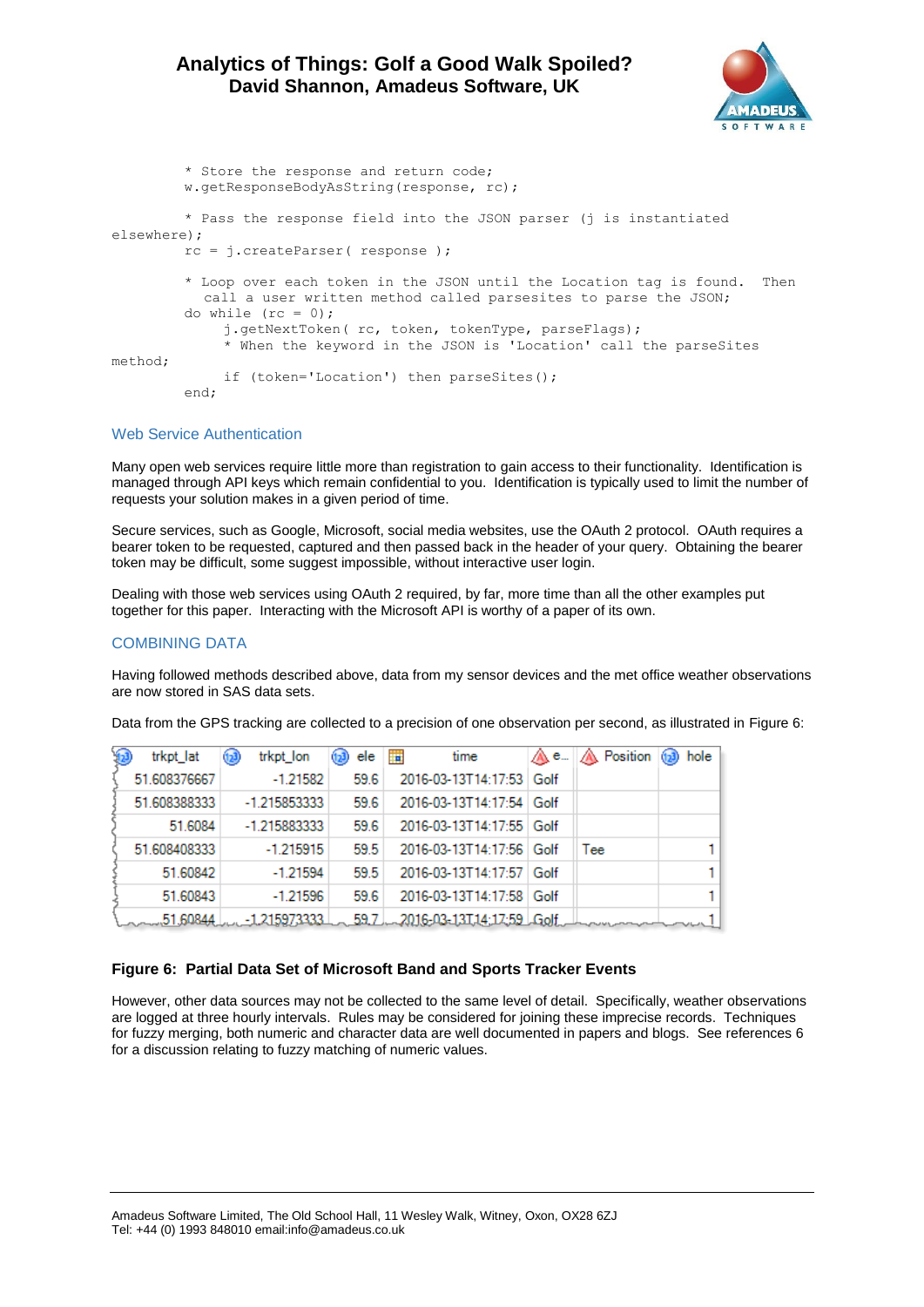

For simplicity, I deemed a weather observation to be relevant for the full three hours, hence derived the observations expiry date with a data step. The resulting structure is seen in [Figure 7:](#page-6-0)

|                  | Observation_Start    Dbservation_Expiry   3 Screen Tem (a) Wind Gust   △ Wind Directi (a) Wind Speed & |  |         |  |
|------------------|--------------------------------------------------------------------------------------------------------|--|---------|--|
| 13MAR16:00:00:00 | 13MAR2016:02:59:59                                                                                     |  | 15 N    |  |
| 13MAR16:03:00:00 | 13MAR2016:05:59:59                                                                                     |  | $4$ SSW |  |
| 13MAR16:06:00:00 | 13MAR2016:08:59:59                                                                                     |  | 8 NE    |  |
|                  | L_13MAR16:09:00:00 L __ 13MAB2016:11:59:59 L __ _ _ _ _ _ _ _ _ _ 4                                    |  | …&LENE… |  |

#### <span id="page-6-0"></span>**Figure 7: Partial Weather Observations data set**

Back in Data Integration Studio, it makes joining these data straight forward. A SQL Join transform is added to a job diagra[m Figure 8:](#page-6-1)



### <span id="page-6-1"></span>**Figure 8: Joining tables containing unequal time intervals using SQL Join in SAS Data Integration Studio**

The Join criteria are defined so that the GPS Time column must be between the weather Observation Start and End dates to fulfill the join. This is illustrated b[y Figure 9:](#page-6-2)

| # | Boolean                        |              | Operand   | Operator       | Operand                                                                      |               |   |
|---|--------------------------------|--------------|-----------|----------------|------------------------------------------------------------------------------|---------------|---|
|   | --------------------------<br> |              | AOT, time | <b>BETWEEN</b> | WEATHER_OBSERVATIONS.Observation_Start_AND WEATHER_OBSERVATIONS.Observation_ |               | Α |
|   |                                |              |           |                |                                                                              |               |   |
|   | $(\lambda)$                    | $\mathbb{Q}$ |           |                | <b>New</b>                                                                   | <b>Delete</b> |   |

### <span id="page-6-2"></span>**Figure 9: Logic for joining data with unequal grain.**

This is trivial logic for anyone already familiar with SQL, the following syntax being generated by the transform in Data Integration Studio:

```
proc sql;
    create table aotdtl.AOT_Weather as
    select *
    from
       aotdtl.AOT as AOT left join 
       aotdtl.WEATHER_OBSERVATIONS as WEATHER_OBSERVATIONS
          on
           (AOT.time BETWEEN WEATHER_OBSERVATIONS.Observation_Start 
        AND WEATHER OBSERVATIONS. Observation Expiry
          )
\mathcal{L}quit;
```
#### Amadeus Software Limited, The Old School Hall, 11 Wesley Walk, Witney, Oxon, OX28 6ZJ Tel: +44 (0) 1993 848010 email:info@amadeus.co.uk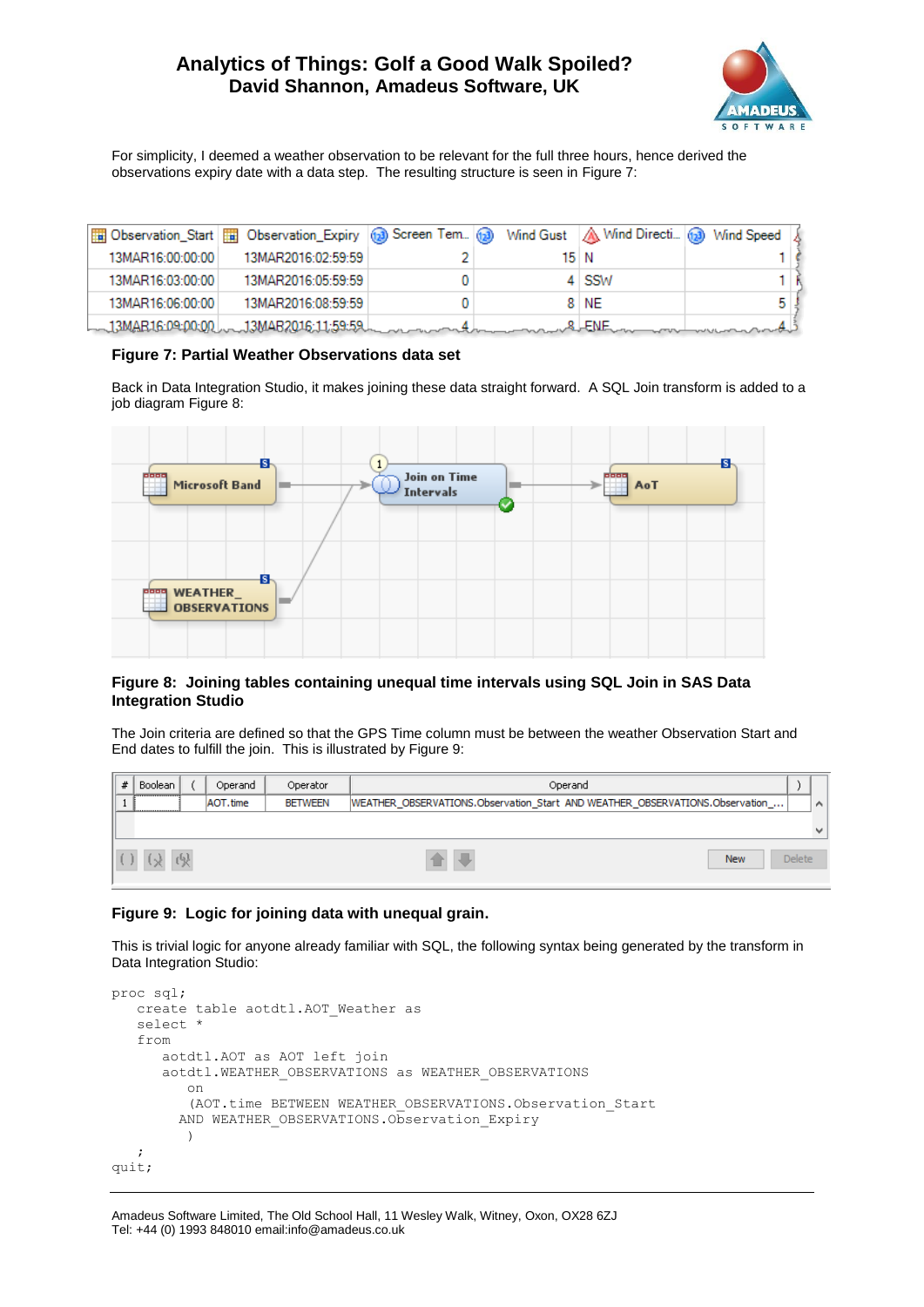

# IN-MEMORY ANALYTICS

The SAS LASR Analytical Server (LASR) is used to hold data in physical memory (RAM) across one or more servers.

In addition to creating Explorations and Reports in SAS Visual Analytics, programmers are encouraged to study Proc IMSTAT. Amongst much other functionality, this procedure allows statistical methods to be executed directly against in-memory LASR tables.

Loading data into the LASR server may be achieved in a number of ways. Connecting to the LASR server is achieved with a SAS library to where data sets are then written. SAS Enterprise Guide and Data Integration Studio have tasks and transforms to this end. Personally, I find importing data via the Visual Analytics Administrator is more complete. It automates the data copy, metadata generation and creates a SAS Job which may then be maintained within Data Integration Studio. See [Figure 10,](#page-7-0) below:



### <span id="page-7-0"></span>**Figure 10: Job generated by SAS Visual Analytics to load SAS data into SAS LASR Analytical Server**

With data loaded into the LASR server, we now begin visualizing observations through SAS Visual Analytics. [Figure 11](#page-7-1) shows two Geo Maps. The left map is a Walking event and the map on the right is a single golfing event.

My golfing is clearly more erratic than walking. Nonetheless; is the difference statistically significant, i.e. is erraticism spoiling my walk? A stored process was created to perform the paired t-test.



<span id="page-7-1"></span>**Figure 11: [Near] real time view of GPS data**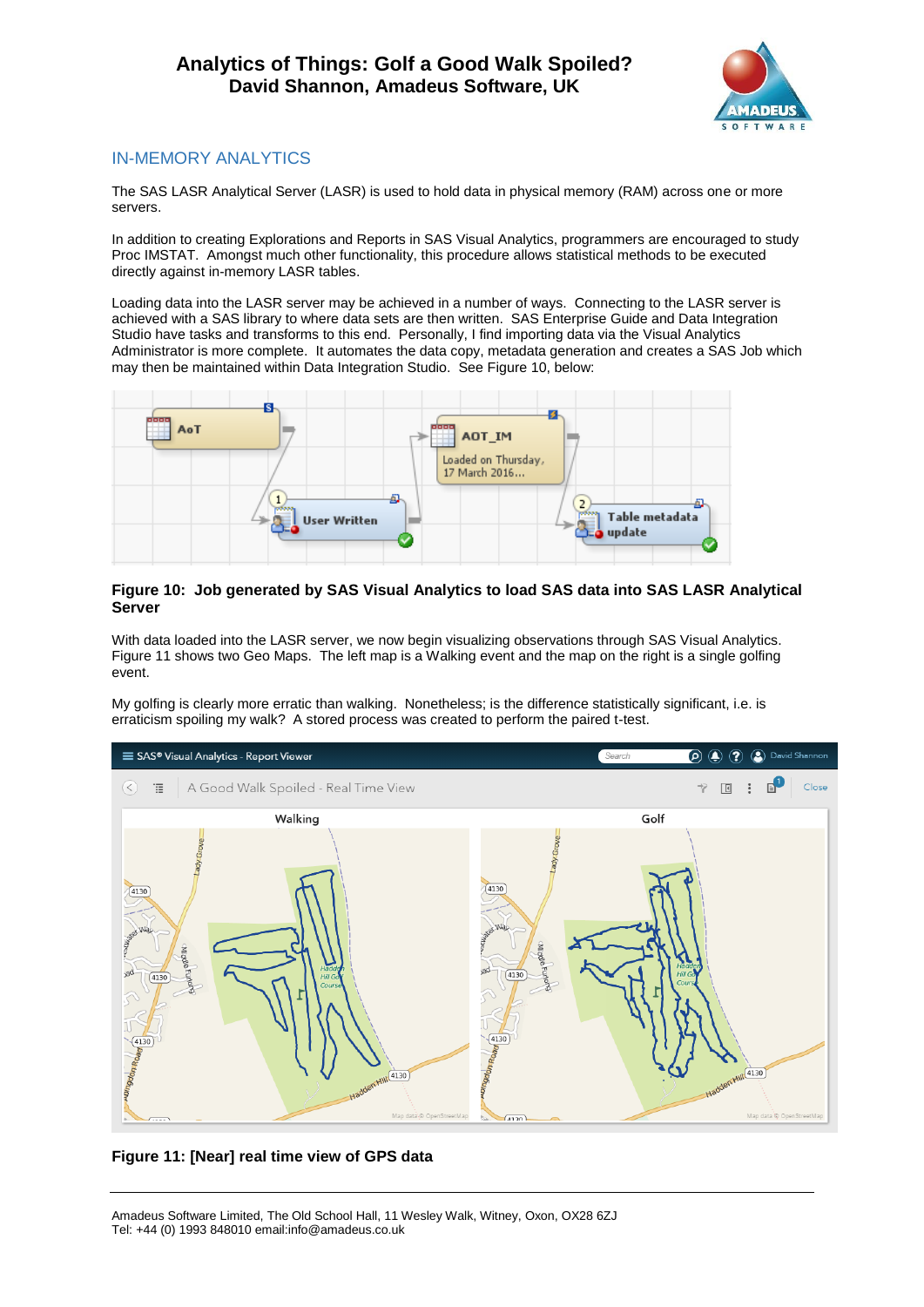

The following chart [\(Figure 12\)](#page-8-0) presents the averaged times between tee and hole. The blue bars (golf) are clearly taller than the green bars (walking), indicating longer durations. On the right, output is shown from the stored process used to execute a Students paired t-test.



### <span id="page-8-0"></span>**Figure 12: Average (mean) golf and walking times**

The histogram and box-and-whisker plot are diagnostics from Student's paired t-test. The confidence interval (green) does not straddle zero. Hence, there is strong statistical evidence of a difference between the mean golf and walking times from tee to hole.

In my analyses there is no account taken of my golf score, the weather observations or vital signs collected from the devices I wore whilst playing. Consider the possibility of being able to warn me of impending weather that could affect my game, or an intervention as my heart rate rises to a level causing inconsistency in my shots. Consider how machine learning enables models to understand the factors affecting my golf score and provide automated interventions, even whilst on the course. Ultimately these interventions or alerts may improve my golf score, satisfaction from the sport and increase the likelihood of me booking another next round of golf, or perhaps a tuition session may be more appropriate!

# **SAS® EVENT STREAM PROCESSING**

The greatest deficiency with the Data Integration jobs I created whilst constructing this paper, is that data are refreshed in batch. My devices must be synchronised with their companion apps on my phone, which in turn upload data to the internet, from where I can access those data for analysis.

To process and analyse real time events, with potentially vast volumes of data, an appropriate technology is required.

Effectively a continuous query, SAS Event Stream Processing is a solution which streams data into SAS in real time. Projects define how events are processed and the actions may be based on native text parsing, data quality and various statistical methods. Users may define rules for decisions and alerts taken on individual and cumulative data as they are streamed into SAS.

We expect to see this solution become integral to many solutions in the future.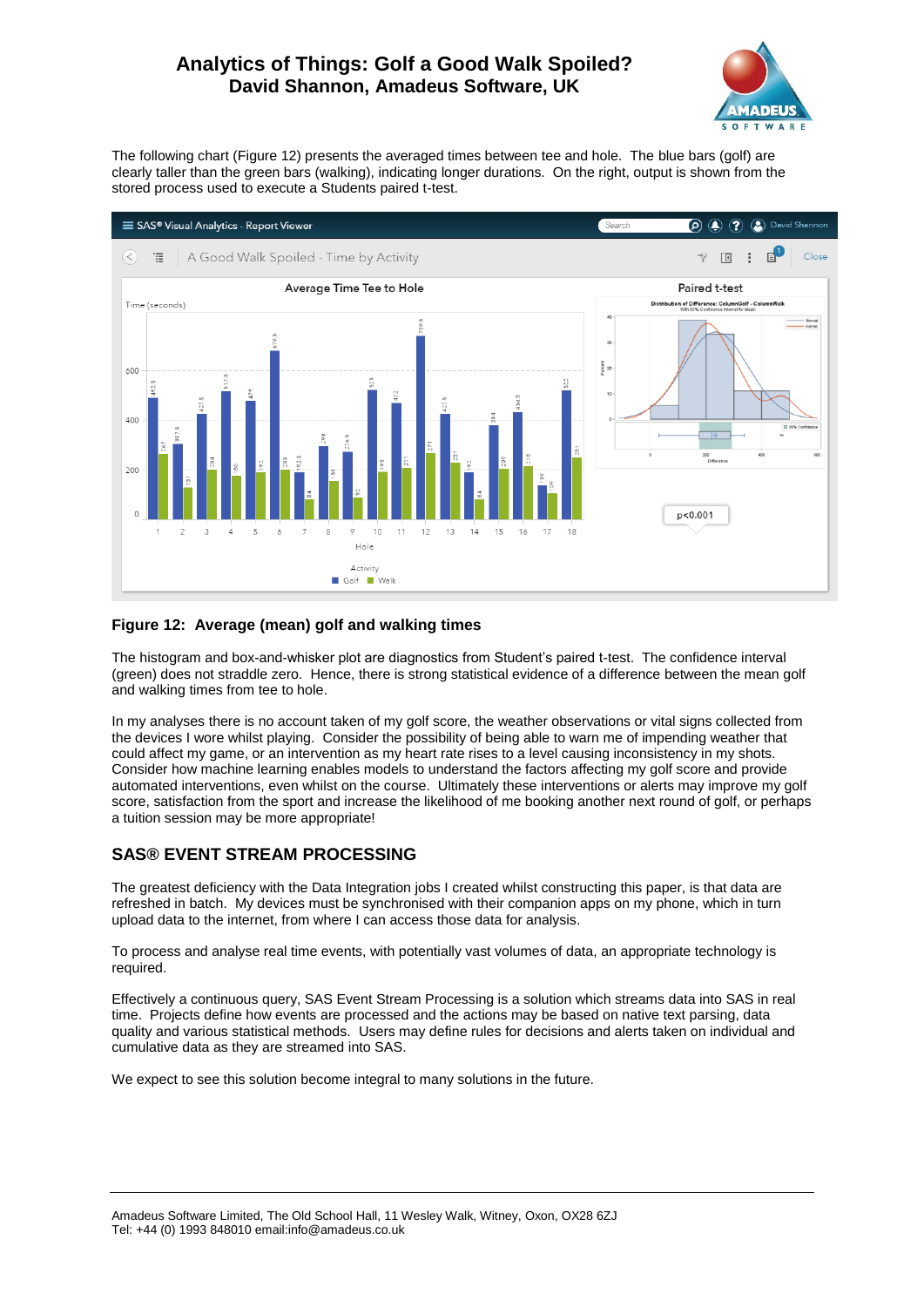

## **CONCLUSION**

The paper has demonstrated data can be collected in near real time from devices with sensors, joined with further data enriching the data set for analysis. Actions and interventions are possible much closer in time to the event, presenting opportunities for goods and services.

Event streaming technology overcomes the latency between sensors generating data and its analysis. This is still dependent on the capability of sensors, any companion devices, being able to stream data in real or near time.

Decision making is likely to gain autonomy through machine learning. Actions will therefore be taken more quickly and accurately to a subject level. This will provide efficiencies to many organizations and therefore investment in IoT will continue to be observed.

Finally, golf *is* a good walk spoiled. That is true assuming you play golf at my pace and agree a spoiled walk to be a slower walk than otherwise possible. Perhaps that is a subjective conclusion rather than scientific, however techniques for integrated IoT data with analytics have been demonstrated.

## **REFERENCES**

- 1. SAS Institute Inc. 2016. "What is the Internet of Things?" Accessed 9th March, 2016. [www.sas.com/iot.](http://www.sas.com/iot)
- 2. Anderson J, Rainie L. "The Internet of Things Will Thrive by 2025", Pew Research Centre. May 2014. Available at [http://www.pewinternet.org/files/2014/05/PIP\\_Internet-of-things\\_0514142.pdf](http://www.pewinternet.org/files/2014/05/PIP_Internet-of-things_0514142.pdf) .
- 3. SAS Voices, February 2016, "Ten IoT Articles to catch you up on the latest trend", Accessed 16th March 2016.
- 4. Golf Digest 2012, "A Good Walk Measured", Accessed 13th December 13, 2015 <http://www.golfdigest.com/story/david-owen-my-tech-2012-10>
- 5. SAS Institute, 2011, How to Generate an XMLMap File Using the SAS XML Mapper [https://www.youtube.com/watch?v=Kva6augvJOM,](https://www.youtube.com/watch?v=Kva6augvJOM) Accessed 16<sup>th</sup> March 2016.
- 6. Foley, MJ, 1999, [Fuzzy Merges: Examples and Techniques,](http://www2.sas.com/proceedings/sugi24/Advtutor/p46-24.pdf) SUGI24, p46-24.

## **CONTACT INFORMATION**

Your comments and questions are valued and encouraged. Contact the author at:

David Shannon

Amadeus Software

+44 (0)1993 848010

david.shannon@amadeus.co.uk

www.amadeus.co.uk

SAS and all other SAS Institute Inc. product or service names are registered trademarks or trademarks of SAS Institute Inc. in the USA and other countries. ® indicates USA registration.

Other brand and product names are trademarks of their respective companies.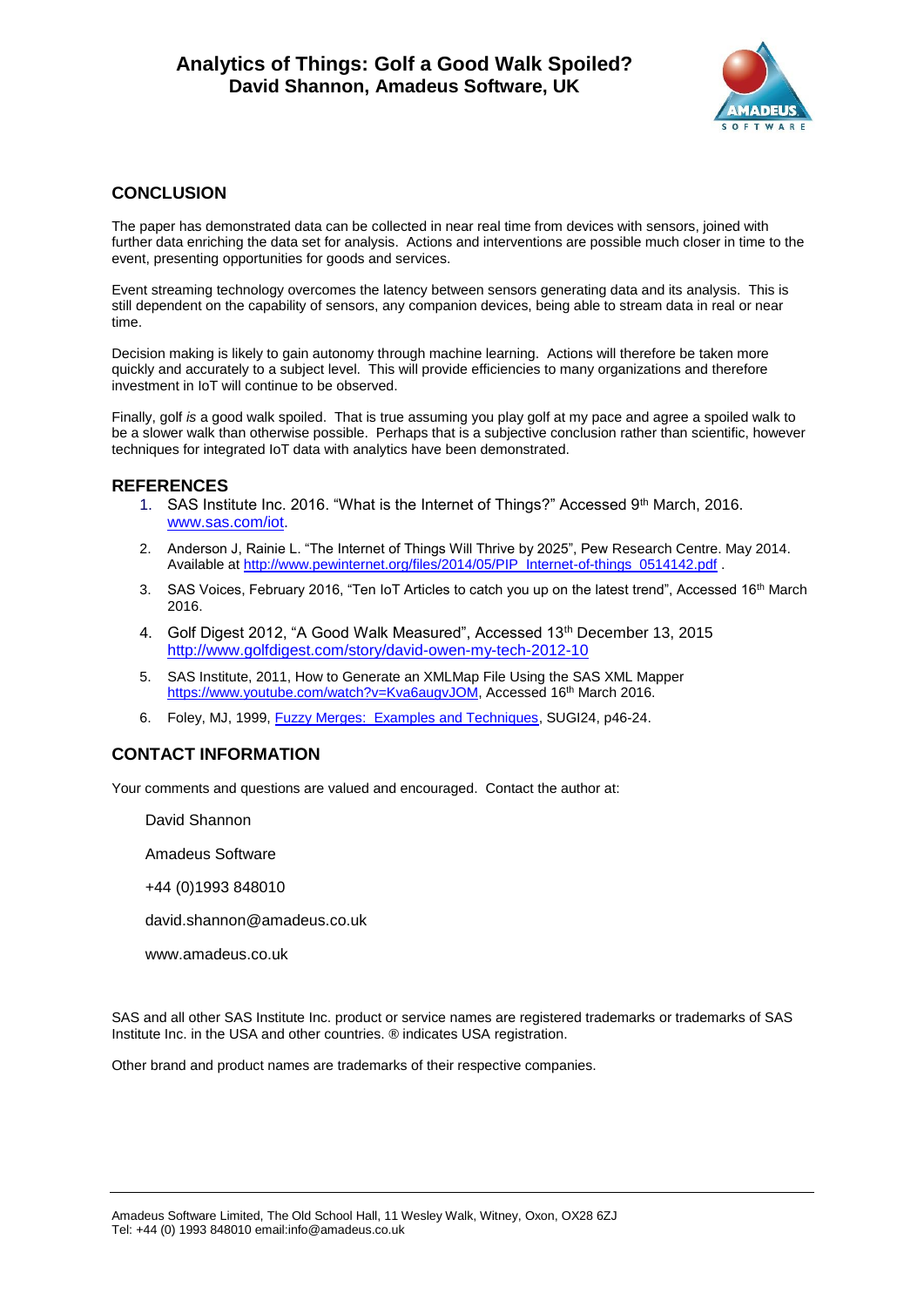

# **APPENDIX A: QUERYING THE UK MET OFFICE DATAPOINT SERVICE STEP-BY-STEP**

Met Office provides various weather feeds of varying granularity and detail, for open and commercial use. Freely available access is provided via a project called **DataPoint** which is intended for innovative applications, professionals, research, etc.

At the time of writing, the website describing DataPoint's API is accessed from the following URL:

http://www.metoffice.gov.uk/datapoint

You will need an API Key to use this service. The API Key forms part of the URL used to request information from the Met Office. It uniquely identifies you (or your application) to the Met Office each time a query is executed; therefore, the key should be considered sensitive.

After registering for a DataPoint account you will be able to access you API key, appearing similarly to the following, the final four parts of my API Key are disguised:

| Your DataPoint API key                                         |  |  |  |  |  |
|----------------------------------------------------------------|--|--|--|--|--|
| If you want to use our data you will need an API key           |  |  |  |  |  |
| You can also find your API key on your 'My account & page.     |  |  |  |  |  |
| Your API Key                                                   |  |  |  |  |  |
| b0539470-                                                      |  |  |  |  |  |
| Share this page<br>3<br><b>Tweet</b><br><b>C</b> Like<br>$G+1$ |  |  |  |  |  |

### The base URL for querying DataPoint is:

http://datapoint.metoffice.gov.uk/public/data/resource?key=APIkey Where:

| resource is any of the services provided by DataPoint. In this paper two resources are used: |                                       |
|----------------------------------------------------------------------------------------------|---------------------------------------|
| val/wxfcs/all/datatype/sitelist Returns a list of all the UK location                        |                                       |
|                                                                                              | ID's providing daily and three        |
|                                                                                              | hourly forecasts.                     |
| val/wxfcs/all/datatype/locationId                                                            | Substitute the locationID keyword     |
|                                                                                              | with the ID of the desired forecast   |
|                                                                                              | location and this resource will       |
|                                                                                              | return three hourly forecasts for the |
|                                                                                              | next three days.                      |
|                                                                                              |                                       |

**datatype** describes the output format desired, from either of: **JSON** or **XML APIKey** is your API Key.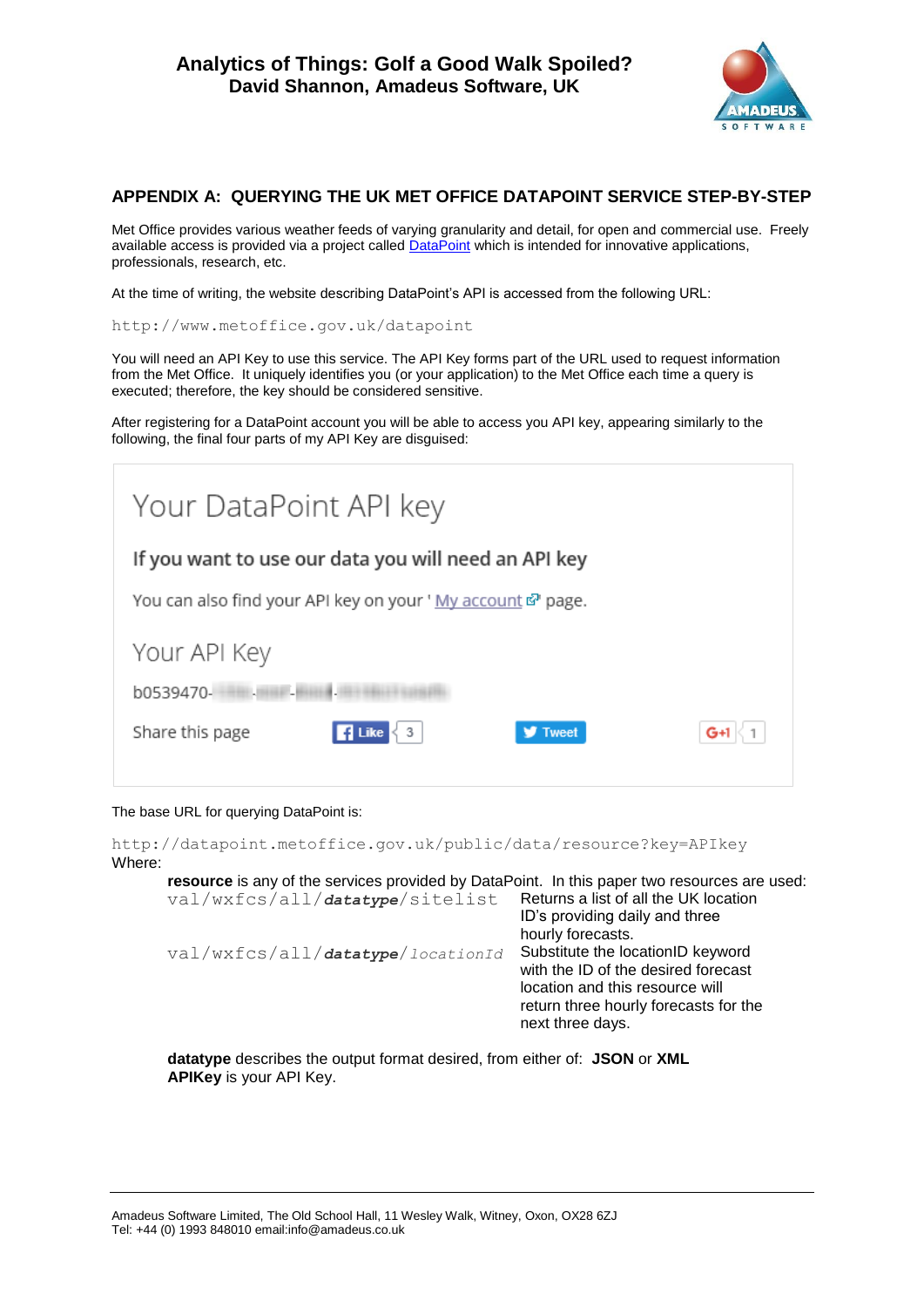

For example, the following URL will generate a list of UK weather station ID's in JSON format:

```
http://datapoint.metoffice.gov.uk/public/data/val/wxfcs/all/json/siteli
st?key=<insert-your-key-here>
```
Turning this into a SAS program, requires Proc HTTP. Again, note that I have truncated the screenshot to disguise my API Key:

```
filename _sites_ temp;
proc http
  method="GET"
   url="http://datapoint.metoffice.qov.uk/public/data/val/wxfcs/all/json/sitelist?key=b0539470-
   out=_sites_;
run:
quit;
data null;
 infinite sites.
  input;
  putlog _infile_;
run;
```
This validates the query as accurate by printing the raw JSON into the SAS log, partial output is shown below:

```
6
          out='sites;
7
      run:NOTE: PROCEDURE HTTP used (Total process time):
        real time
                                   0.75 seconds
        cpu time
                                   0.09 seconds
NOTE: 200 OK
8
      quit;9
      data_null_;<br>infile _sites_;
101112input;
13
         putlog _infile_;
14run;NOTE: The infile _SITES_ is:<br>Filename=C:\SAS94\SASWORK\David.Shannon\_TD2504_AC101_\#LN00010,
       RECFM=V, LRECL=32767, File Size (bytes)=916163,<br>Last Modified=10 March 2016 11:20:48 o'clock,
        Create Time=10 March 2016 11:20:48 o'clock
{"Locations":{"Location":[{"elevation":"933.0","id":"3072","latitude":"56
2","name":"Cairnwell","nationalPark":"Cairngorms National Park","region":<br>"Perth and Kinross"},{"elevation":"134.0","id":"3088","latitude":"56.852"
```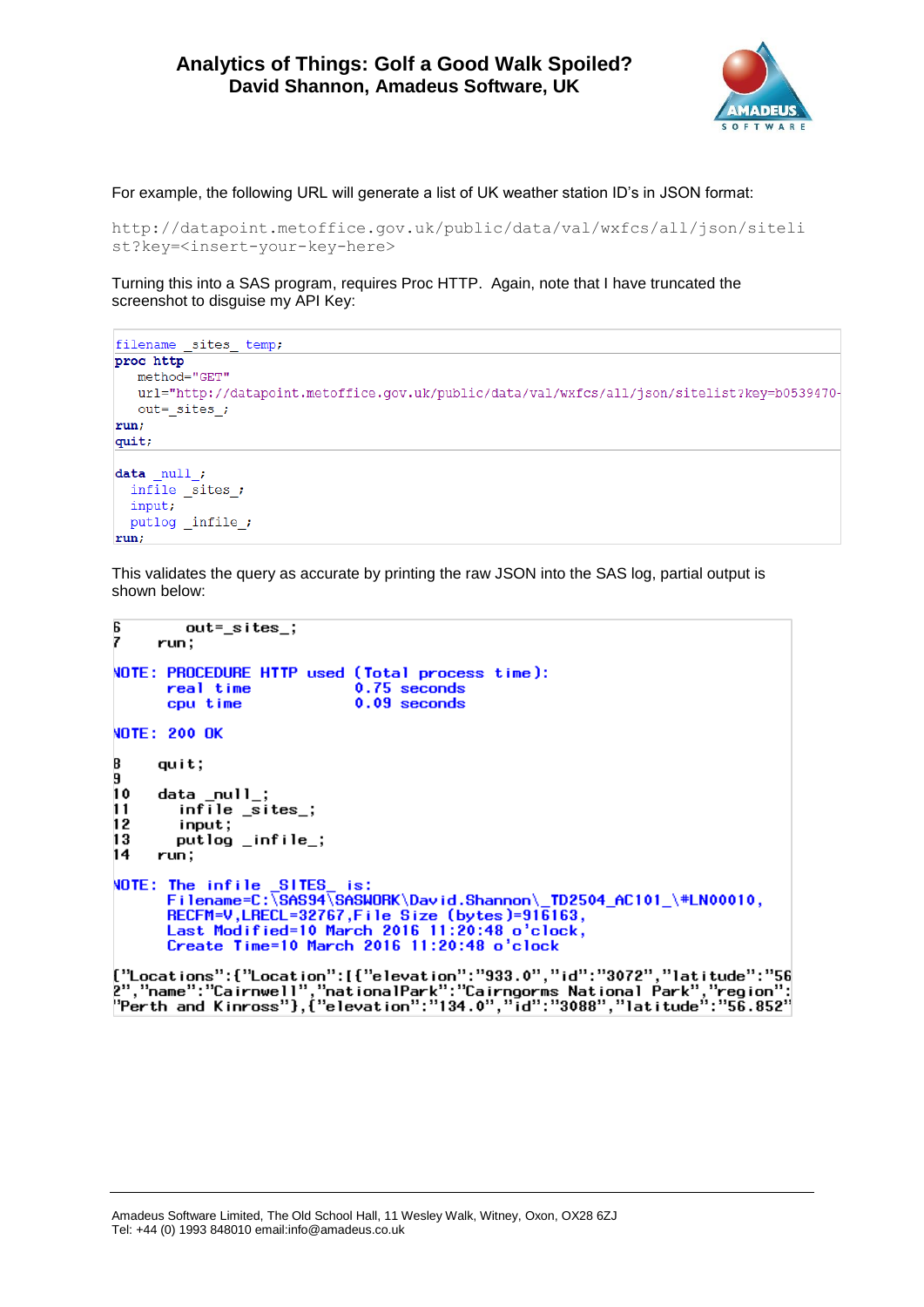

## **APPENDIX B: QUERYING A LIST OF MET OFFICE WEATHER STATIONS WITH PROC DS2**

Appendix A proves the query from SAS to the Met Office DataPoint service works. However, the JSON needs to be parsed, storing the data in a data set. There are various blogs and articles for parsing JSON, however Proc DS2 contains two packages which allow the HTTP request and JSON parsing to be completed in a single step.

The following program illustrates performing a HTTP GET request, with JSON response and parsing the JSON into a SAS data set named SITELIST.

The parseSites method is constructed to parse the JSON file returned by this Met Office DataPoint web service. Creating the correct steps and attributes required examination of the JSON output, along with an understanding of the API documentation from the service being queried:

```
proc ds2;
   * Create a new data set - allowing it to be overwritten;
   data work.sitelist(overwrite=yes);
      * Declare global JSON package with reference j;
      dcl package json j();
      * Declare global output columns using native SAS types;
      dcl char(128) name nationalpark region unitaryautharea;
      dcl double id elevation latitude longitude;
      * Declare global a field to store the query results from the Met 
Office
          DataPoint feed;
      dcl varchar(9999999) character set utf8 response;
      * Declare global return code and counter fields;
      dcl int rc;
      * Drop unrequired columns from the output data set;
      drop response rc;
      * Define a method which parses the JSON into SAS fields;
      method parseSites();
         dcl int tokenType parseFlags;
        dcl nvarchar(128) token;
        rc=0;* iterate over all message entries;
         do while (rc=0);
            j.getNextToken( rc, token, tokenType, parseFlags);
            if (token = 'elevation') then do;
               j.getNextToken( rc, token, tokenType, parseFlags);
              elevation=inputn(token, '8.1');
               nationalPark='';
            end;
            if (token = 'id') then do;
               j.getNextToken( rc, token, tokenType, parseFlags);
               id=inputn(token,'8.0');
            end;
            if (token = 'latitude') then do;
               j.getNextToken( rc, token, tokenType, parseFlags);
               latitude=inputn(token,'8.3');
            end;
```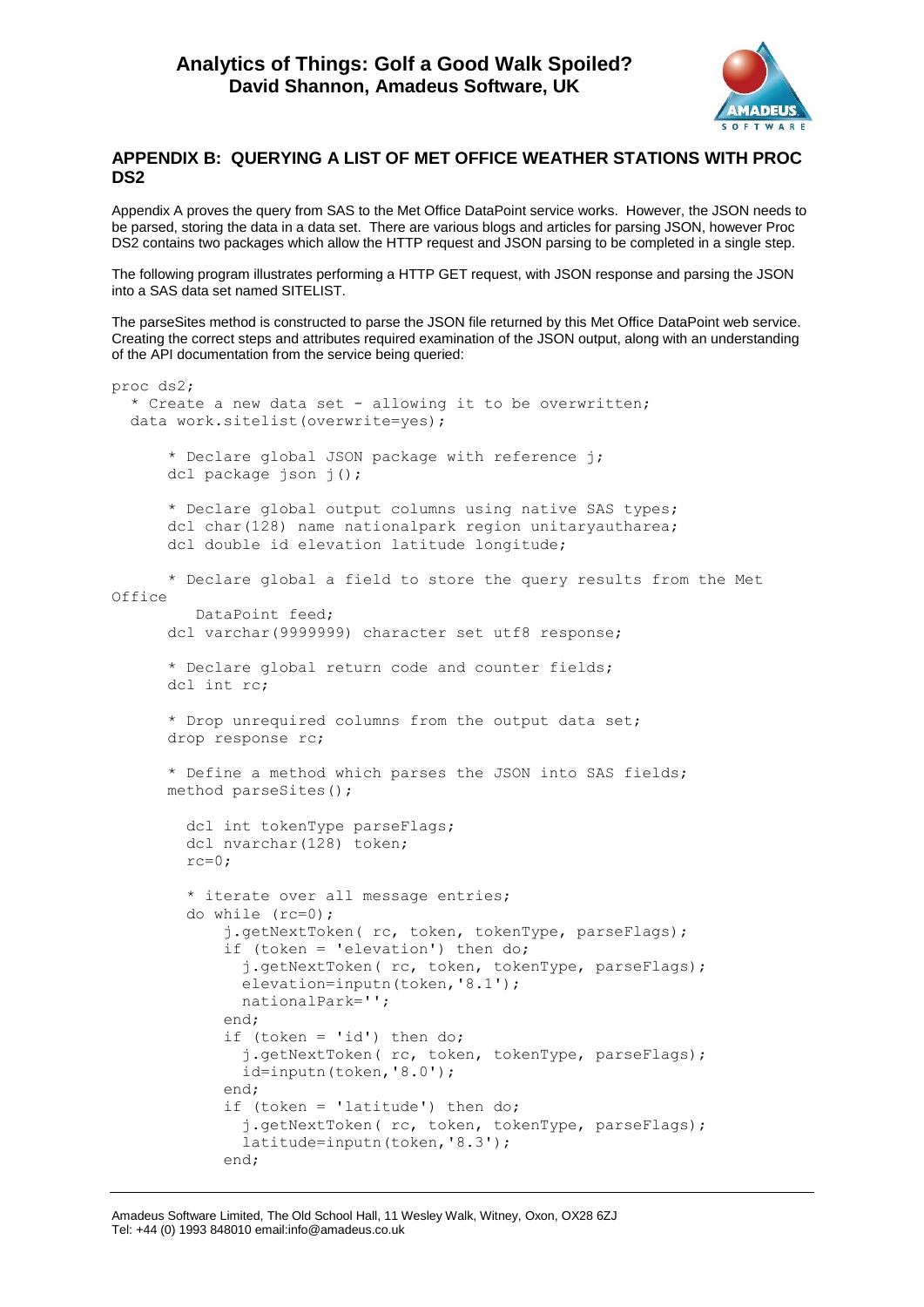

```
if (token = 'longitude') then do;
               j.getNextToken( rc, token, tokenType, parseFlags);
               longitude=inputn(token,'8.3');
            end;
            if (token = 'name') then do;
               j.getNextToken( rc, token, tokenType, parseFlags);
               name=token;
            end;
            if (token = 'nationalPark') then do;
               j.getNextToken( rc, token, tokenType, parseFlags);
               nationalPark=token;
            end;
            if (token = 'region') then do;
              j.getNextToken( rc, token, tokenType, parseFlags);
               region=token;
            end;
            if (token = 'unitaryAuthArea') then do;
               j.getNextToken( rc, token, tokenType, parseFlags);
               unitaryAuthArea=token;
               output;
            end;
         end;
         return;
      end;
      * The INIT method is always called;
      method init();
         * Declare HTTP package with reference w that has scope of INIT code
            block;
        dcl package http w();
         * Delcare fields with scope of INIT code block;
         dcl int i rc tokenType parseFlags;
        dcl nvarchar(128) token;
         * Initialise the HTTP GET method with the URL to query met office
            (note CAT function allows the string to be wrapped making it 
more 
                readable);
         w.createGetMethod(
cat('http://datapoint.metoffice.gov.uk/public/data/val/wxfcs/all/json/sitel
ist?',
                   '&key=INSERT-YOUR-API-KEY'));
         * Execute the HTTP GET method;
         w.executeMethod();
         * Store the response and return code. Response;
         w.getResponseBodyAsString(response, rc);
         * Pass the response field into the JSON parser;
         rc = j.createParser( response );
         * Loop over each token in the JSON until the Location tag is found. 
Then 
            call a user written method called parsesites to parse the JSON.
```
Amadeus Software Limited, The Old School Hall, 11 Wesley Walk, Witney, Oxon, OX28 6ZJ Tel: +44 (0) 1993 848010 email:info@amadeus.co.uk